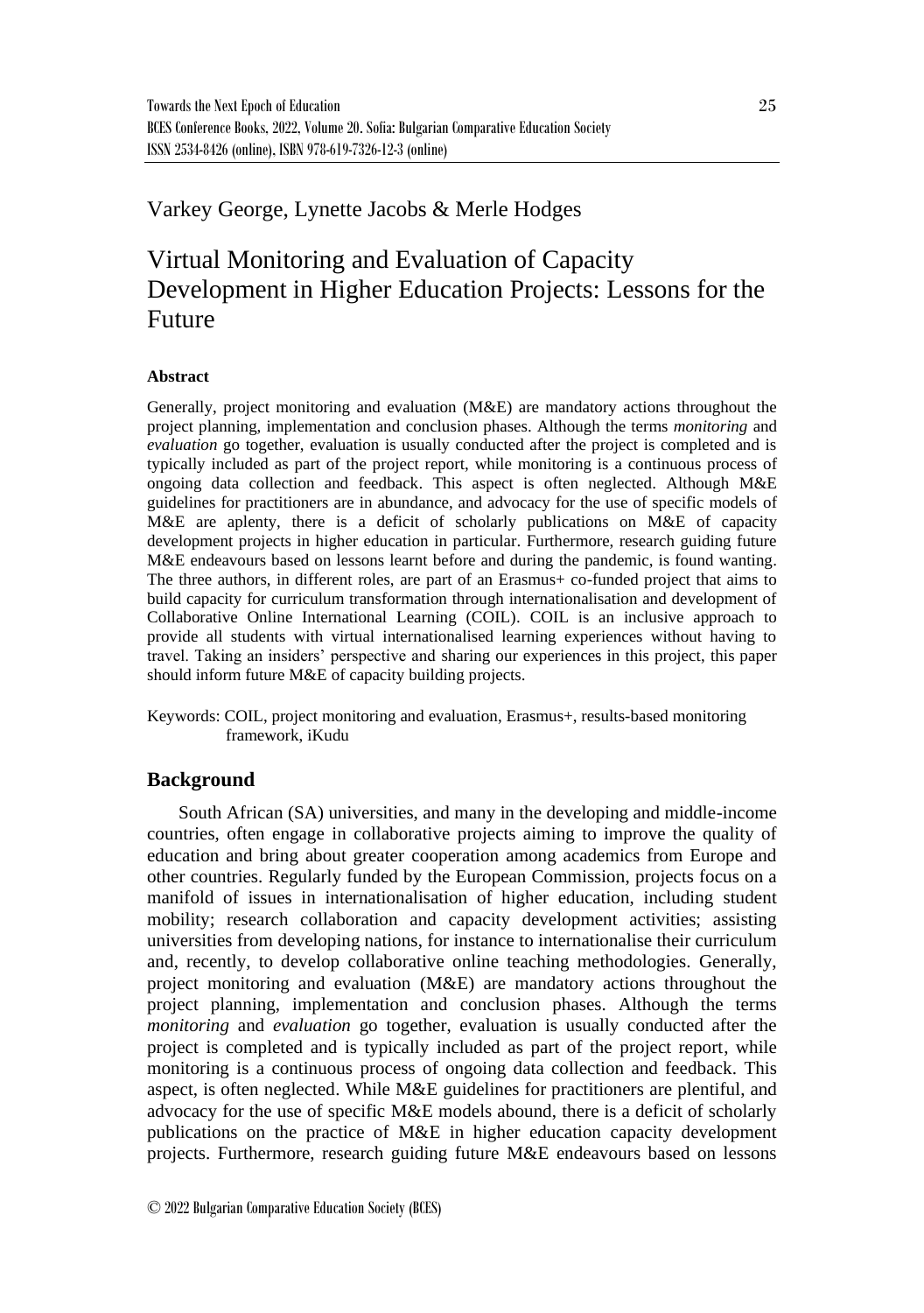learnt during the COVID-19 pandemic, is found wanting, and this paper intends to address this gap.

# *Initial experience of monitoring and evaluation*

Recognising the importance of promoting learning mobility of individuals and groups, emphasising cooperation, quality, inclusion and equity, excellence, creativity and innovation at the level of organisations and policies in the field of education and thus advancing graduate attributes that include the ability to think globally (European Commission, n.d.), the European Commission often funds projects that support mobility of students to study abroad. One such programme was the [EUROSA \(Europe-South Africa Partnership for Human Development\) project,](http://www.ua.ac.be/eurosa) an Erasmus Mundus Action 2 Partnerships scholarship programme coordinated by the University of Antwerp with the third author as co-coordinator. It promoted mobility for students, researchers, academic and administrative staff from South Africa to Europe (University of Antwerp, n.d.a). The EUROSA team was successful in five consecutive iterations. The evaluation role of these projects was outsourced to two external agencies: one in Europe and one in South Africa (involving the first author).

The external evaluators were invited to review the project at intervals and write a report as per European Commission requirement. External evaluation was driven by the requirements of the funder, and not really used as a mechanism for ongoing feedback and adjustments. However, at the end of the project, the evaluators noted in their report that it was too late to rectify shortcomings that emerged. As such the evaluation report served as a post-project reflection only. They proposed that, in future projects, ideally the monitoring, evaluation and advisory roles should be incorporated within the steering committee (SC) (management team) of the project, starting at the conceptualisation stage.

# *Academic collaboration for internationalisation of the curriculum*

A follow-up project on academic collaboration with the aim of assisting SA universities to internationalise their curriculum, was funded by the European Commission. The *IMPALA* project (Internationalisation and Modernisation Programme for Academics, Leaders and Administrators, a name inspired by an agile African antelope), strived to set up a network of European and SA universities to respond to the needs of the SA higher education community (University of Antwerp, n.d.b). Although the M&E Team<sup>1</sup> was brought in only after the conceptualisation phase, the coordinator sought ongoing advice and feedback from them at the initial stages, as there were misunderstandings, miscommunications and confusion inter alia of roles. To overcome such barriers, and to keep the communication loop open throughout the project, for quick feedback and ability for rectifying action to be taken in real time, the M&E team set systems, protocols and procedures in place that was comprehensive enough to collate and systematically document information. Progress of each section could be tracked, timelines identified for each activity, and delays identified and explanations provided for deviations from original plans. This strategic document, coined the *living document* (LD) took on the role of a master file

<sup>&</sup>lt;sup>1</sup> Comprising the first author as evaluator and the third author as the special advisor.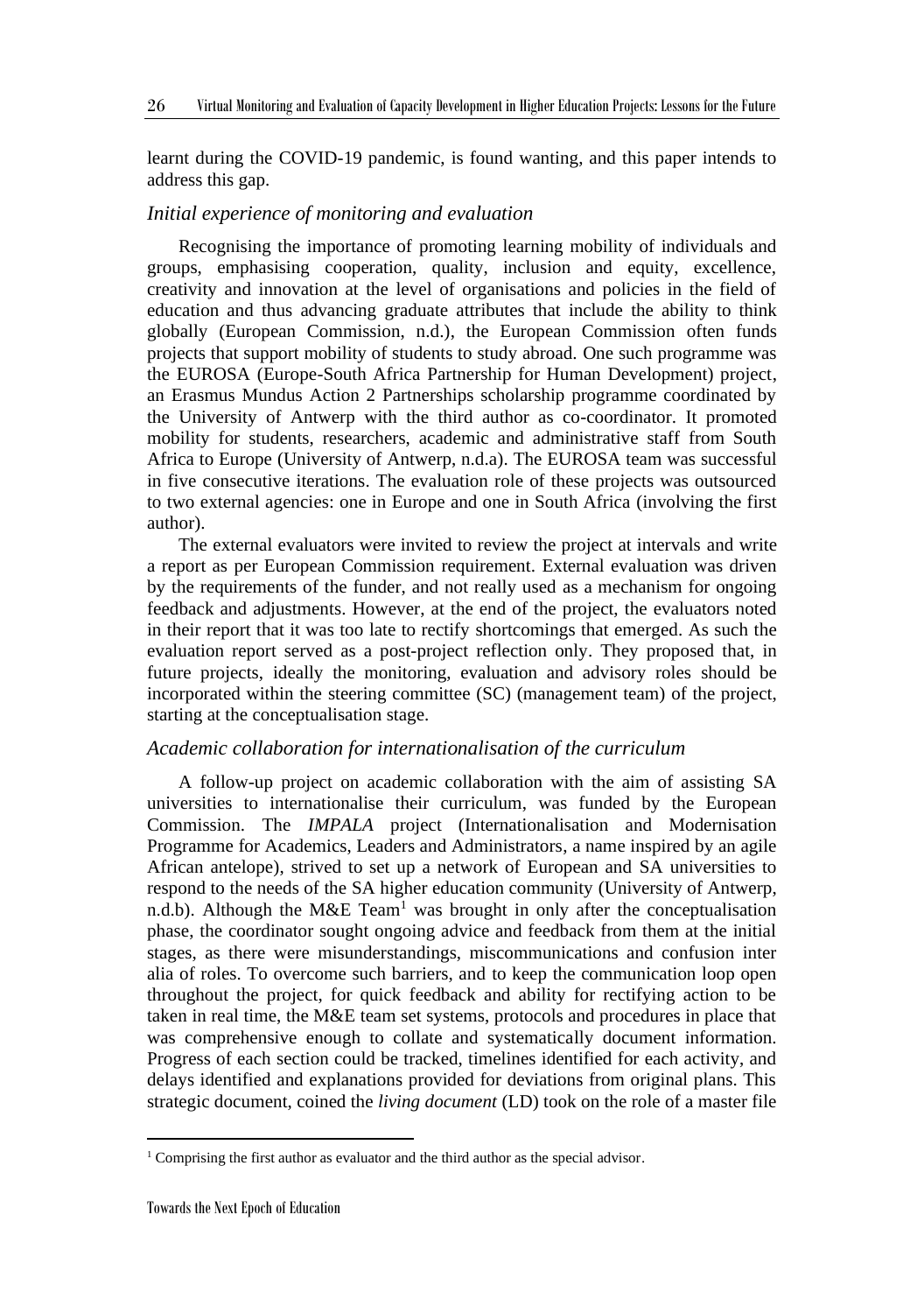that was constantly referred to, as it provided a snapshot of the project at any given time. It was agreed at the conclusion of the project, that this arrangement was extremely useful to keep the project on track to achieve its aims.

Building on the successes of the IMPALA project, and the trust capital developed during this time, a group, coordinated by a South African partner, and cocoordinated by a European university, was awarded subsequent funding for a capacity building in higher education  $(CBHE)^2$  project. The *iKudu* project (named after a larger antelope) aims to build capacity for curriculum transformation through internationalisation and development of collaborative online international learning (COIL). COIL is an inclusive approach to provide all students with virtual internationalised learning experiences without having to travel. iKudu, co-funded by 10 partners in the consortium (five from South Africa, four from Europe and one from the UK), was conceptualised to run for a period of three years and is funded to the value of almost EU 1 000 000 from the European Commission (iKudu Consortium, 2019).

Taking the insiders' perspective and focusing specifically on our experiences in this project (one as the evaluator, one as a special advisor, and one as working group (WG) leader), this paper considers how lessons learnt during this project could shape M&E of future capacity building projects.

# **Results-based monitoring and evaluation**

M&E consist of three broad phases, namely I) planning, II) monitoring, and III) evaluation. Kimani (2014, p. xii) explains that during monitoring, data is systematic and frequantly collected on specific indicators, and it implies "watching and checking something over a period of time in order to see how it develops, so that you can make any necessary changes". Evaluation on the other hand, involves the "systematic and objective assessment of the design, implementation and results of an ongoing or completed project" and is more concerned with the longer-term outcome and impact of the project (Kimani, 2014, p. xii). In iKudu, we agreed on the resultsbased monitoring and evaluation (RBME) framework as a systematic approach to track results and performance, based on its reflective, logical and results-oriented approach to measure impact. Stakeholder participation is one of the key components of a successful RBME system (Kusek & Rist, 2004). The ten steps linked to the three phases can be placed on a continuum, rather than considered distinct moments.

Planning starts with 1) the readiness assessment, to evaluate an organisations appetite for, and commitment to M&E. It goes beyond the *how* to also consider *why* M&E is important. During this phase roles should inter alia be considered, and barriers to effective M&E should be identified (Kusek & Rist, 2004).

The next four steps relate to detailing the RBME framework for the project namely 2) agreeing to outcomes of M&E; 3) selecting key performance indicators (KPIs) linked with the outcomes; 4) collecting baseline data on the indicators to understand the status quo; and 5) planning for improvements, and selecting specific tangible results targets (Kusek & Rist, 2004).

<sup>2</sup> KA2 Erasmus+ Cooperation for innovation and the exchange of good practices (capacity building in the field of Higher Education).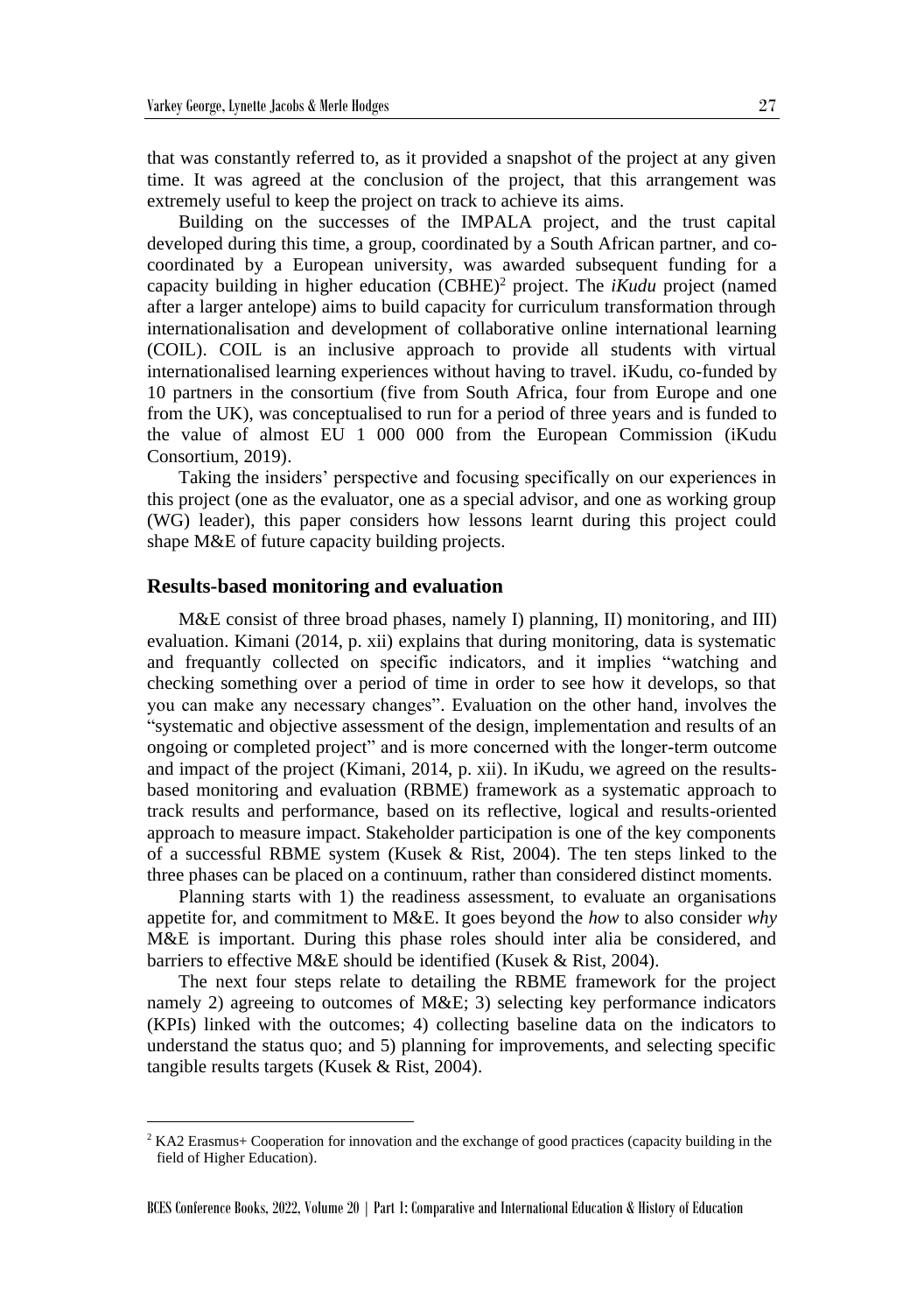Once the project starts, 6) monitoring, based on the agreed framework commences and continues throughout the project involving all stakeholders. As the project unfolds, the results are carefully monitored by regularly collecting data from stakeholders, and reporting to the stakeholders on progress in terms of the agreedupon KPIs. This ensures that focus is kept on what the project set out to achieve (Kusek & Rist, 2004). Kusek and Rist (2004, p. 113) explain that continuous monitoring uses the indicators to observe the "direction of change, the pace of change, and the magnitude of change", but also to "identify unanticipated changes".

The third leg of the RBME framework is 7) to assess "relevance, efficiency, effectiveness, impact, and sustainability" (Kusek & Rist, 2004, p. 114). The purpose of evaluations is to use the insights to make decisions for the future. Such decisions could include, but is not limited to change in resource allocation, change in management strategy, and build consensus on ways to deal with specific problems. Importantly the 8) findings must be reported, not only internally, but specifically to the funders, taking into account the audiences of the different reports. The organisation must 9) apply the findings to advance the aims of the project including ensuring that the M&E process 10) become part of the organisational culture (Kusek & Rist, 2004).

# **Lessons from the iKudu Project**

With some additions and modifications, we are implementing the RBME framework in iKudu, not only in obligation to the funder, but as an outcome of the iKudu team's commitment having seen the effectiveness of such an approach in previous projects; the trust capital within the consortium; and also the commitment to sustain the project outcomes beyond the project timeline. The project coordinator and the core team planned from the start how M&E will take place to ensure measurable indicators for every objective. The framework informed how the proposal was written and linked to responsibilities allocated to two<sup>3</sup> working groups (WG), intentionally involving representatives of all 10 partner institutions.

The project kicked off late in 2019, and the RBME-based M&E plan (Kusek & Rist, 2004), allowed for a systematic performance-based tracking and regular faceto-face engagements. Although imbedded in the project application, the M&E team also submitted a formal M&E proposal to the steering committee (SC) for ratification. This consolidated not only M&E under, but also a strong advisory function. When the pandemic threatened to capsize the project, due to the embargo on travel, all activities, including M&E moved online.

#### *Key deliverables*

Clear key deliverables built into the project proposal were agreed upon (iKudu Consortium, 2019). Outcome 1, assigned to WG1, deals with curriculum internationalisation and including a baseline study on curriculum internationalisation and transformation in SA; the development, adoption and implementation of policies, strategies, and guidelines relevant to curriculum internationalisation and

<sup>&</sup>lt;sup>3</sup> Although initially three working groups were set up, each with their own team leader with stated goals, it was later thought efficient to collapse it into two as there was much overlap between them.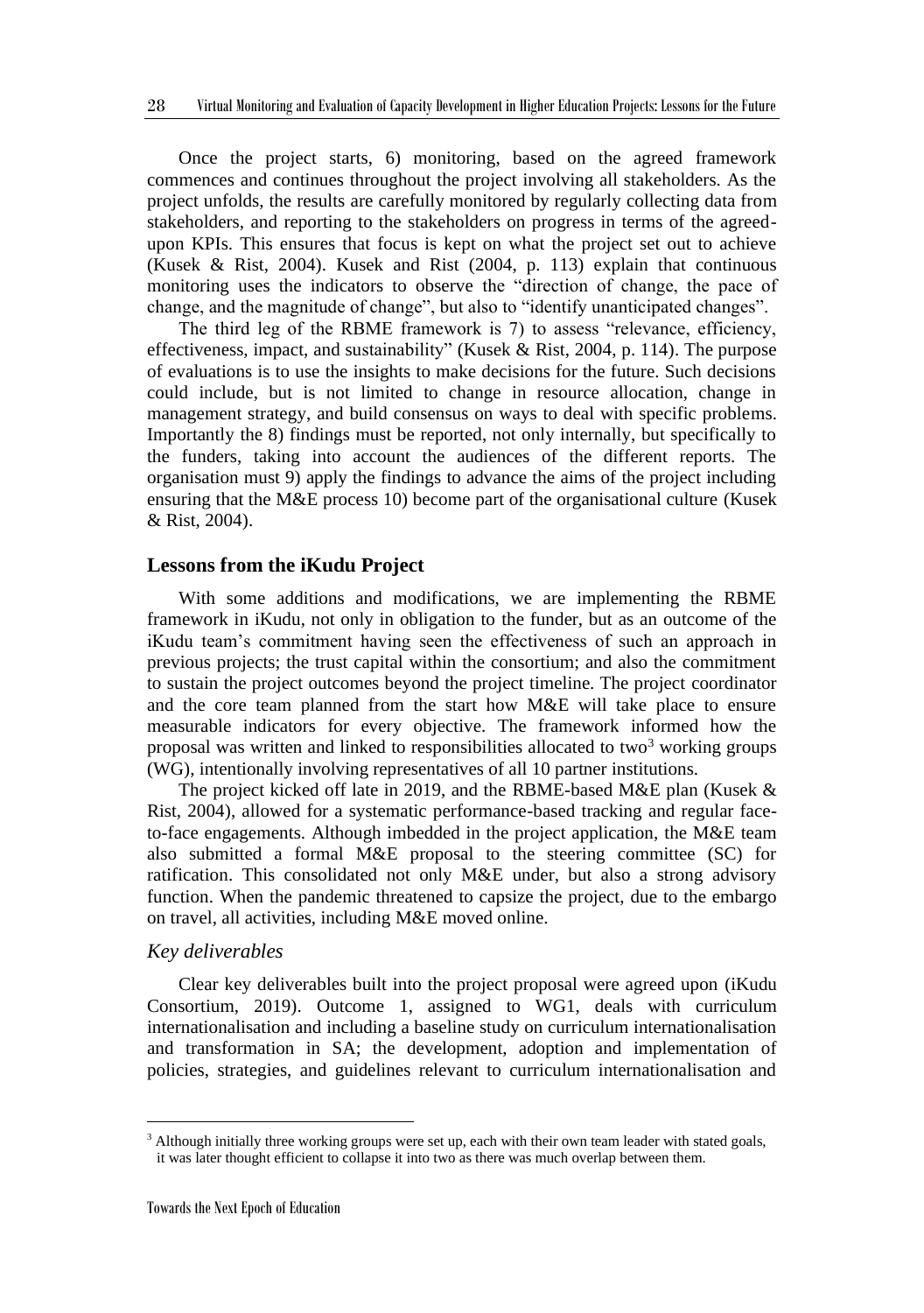transformation; training 50 academics on curriculum internationalisation and transformation and publications.

WG2 was tasked with outcome 2 focusing on COIL exchanges, including creating 55 sustained COIL exchanges; training 55 academic teachers on COIL and developing guiding documents for COIL practice. A minimum of 2 625 students from both Europe and SA were identified to participate in COIL. Specific deliverables for validation and scalability were also defined.

# *Structures to support and enable*

The selected methodology for continuous evaluation combines quantitative and qualitative strategies to track the progress made by each of the WGs. Through quantitative data collection, it is possible to track the submissions of each consortium member, providing relevant data required by management to make decisions and to track progress towards achieving the goals stated in the project proposal. Qualitative data collection, including in-depth interviews, focus groups, collating stakeholder opinions and impression, observation and informal data collection recorded in the LD keeps management and partners informed about the progress made. The M&E team and the SC continuously engage with the LD to recommend strategy change and ways to rectify possible gaps or deviations. In the spirit of the appreciative inquiry approach the groups have adopted (Jacobs et al., 2021), instead of taking a punitive approach, the evaluator and the special advisor engage with, and support institutions that start lagging behind at times. The name of the LD was changed to *Strategic Development Document* (SDD), to emphasise strategic development processes and impact, rather than outputs and deliverables only.

# *M&E at different phases of the project*

Having agreed to apply the RBME continuum for the evaluation process, M&E activities have been included into all phases of the project.

In the *conceptualisation phase*, the M&E team directed the planners towards clear goals and ways to achieve them. In the *planning phase*, the core team was expanded to include people with a clear vision, appropriate skills-set and high trustlevel to break the goals down into SMART (Specific, Measurable, Achievable, Realistic, Timebound) objectives. This was a crucial exercise as it set the tone and made the objectives crystal clear. From there the key performance indicators (KPIs) were identified and responsibilities delegated. Once the applications opened, the core team responsible for setting the goals and objectives, contributed to the process of applying by collating information and linking it to the requirements of the funder. An important lesson from our experience is that the application has to be a collaborative effort as it includes narratives and budgeting, but also depends on taking ownership and a sense of belonging. Regular meetings in hybrid form, in addition to phone calls and emails, laid the foundation for this cohesion.

*Project launch phase* brought together all partners with the aim of creating clear understanding of the goals, objectives, delegated responsibilities, protocols, deadlines, and communication channels. The *project implementation phase* followed requiring of the M&E team to keep their fingers on the pulse of all the different sections that are working towards their objectives. As with the IMPALA Project the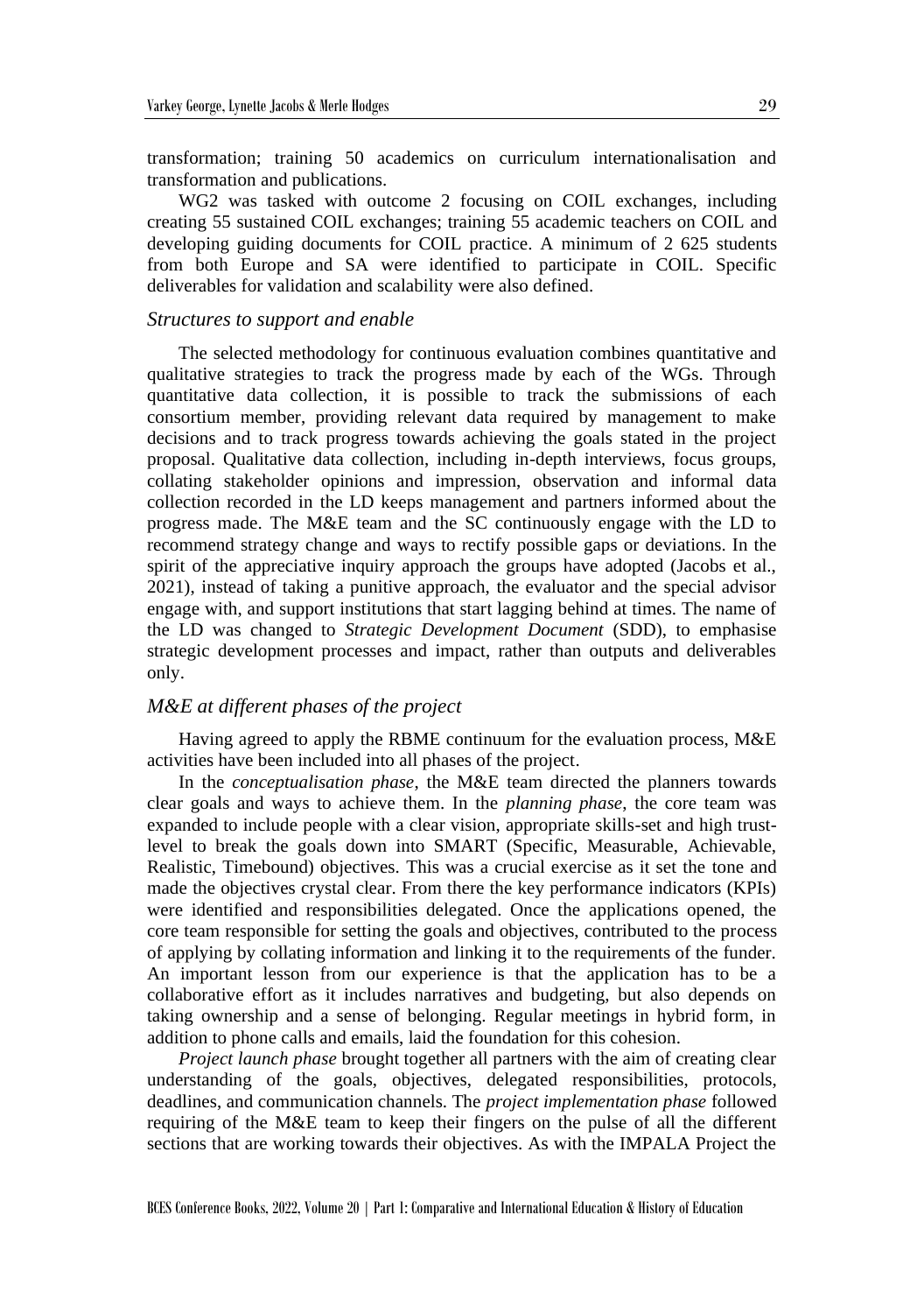implementation of iKudu was also initially beset by some confusion regarding roles and responsibilities. Establishing the SDD early on mitigated this, bringing equilibrium and stability. This document had been drawn up just before the implementation phase. Soon after the project administrators were trained in collating, capturing and documenting information and making it available to project management, implementation teams and participants. Thus, any misunderstandings or confusion that might have arisen was pre-empted and managed. Another challenge identified soon after embarking on the project, related to meeting deadlines and taking decisions at SC meetings. This resulted in introducing the LPT (Local Project Team) report. To advance impact and sustainability, the LPT also records institutional highlights, conferences, webinars and publications, and records institutionalised implementation, and ensures the regularity of institutional meetings. Short and to the point questionnaires are sent out to all institutional coordinators, prior to each SC meeting to indicate if and how what was agreed upon at the previous meeting, was executed. This information is then concisely shared at the SC. It has proven to be a non-confrontational way to hold participants accountable without alienating them. The information collected is transferred to the SDD after the SC. This strategy has stood the project in good stead as it not only gives timely feedback to project management and members but also acted as a source of information for writing up and submitting the mid-term report to the funding agency (accepted and awarded a 'good' grading by them). An unplanned and debilitating COVID-19 lockdown announced during this phase put the project in jeopardy. However, all activities were taken online and the concise, timely feedback through the LPT reports and the growing SDD kept the project on track. Online SC meetings were now held monthly, instead of in-person with longer intervals in-between. The M&E team regularly engage with the WG leaders to keep track of project deliverables, and where challenges arise, intervene in a supportive manner.

The iKudu project is still in its implementation phase. However, the *concluding phase* has been planned, ensuring that all pertinent documents and evaluation reports are collated and filed. This will also be a time to reflect on how the M&E function could be further improved for the next project based on feedback on participants' experiences while working on the project. The M&E team must then work with the core team to ensure that all relevant information is disseminated to all stakeholders during the *project reporting phase*, and to assist the core team to reflect on the journey and ensure that sustainability plans mentioned in the project proposal are set in place.

# **Reflection**

Reflecting upon the successes of the approach, described above, the following are crucial for the success of projects. Gap identification needs to happen constantly to ensure progress at all institutions towards objectives. The M&E team, alongside the stakeholders, should always keep the deliverables and final product or destination in mind. For instance, a tangible destination in the iKudu project is establishing 55 COIL exchanges by partners in the consortium, and the reporting on this in different committees happens throughout. Tools such as the LPT reports and the SDD need to be used as it improves efficiency through timely feedback. We have also learnt that one should not wait until the end to engage the donor in the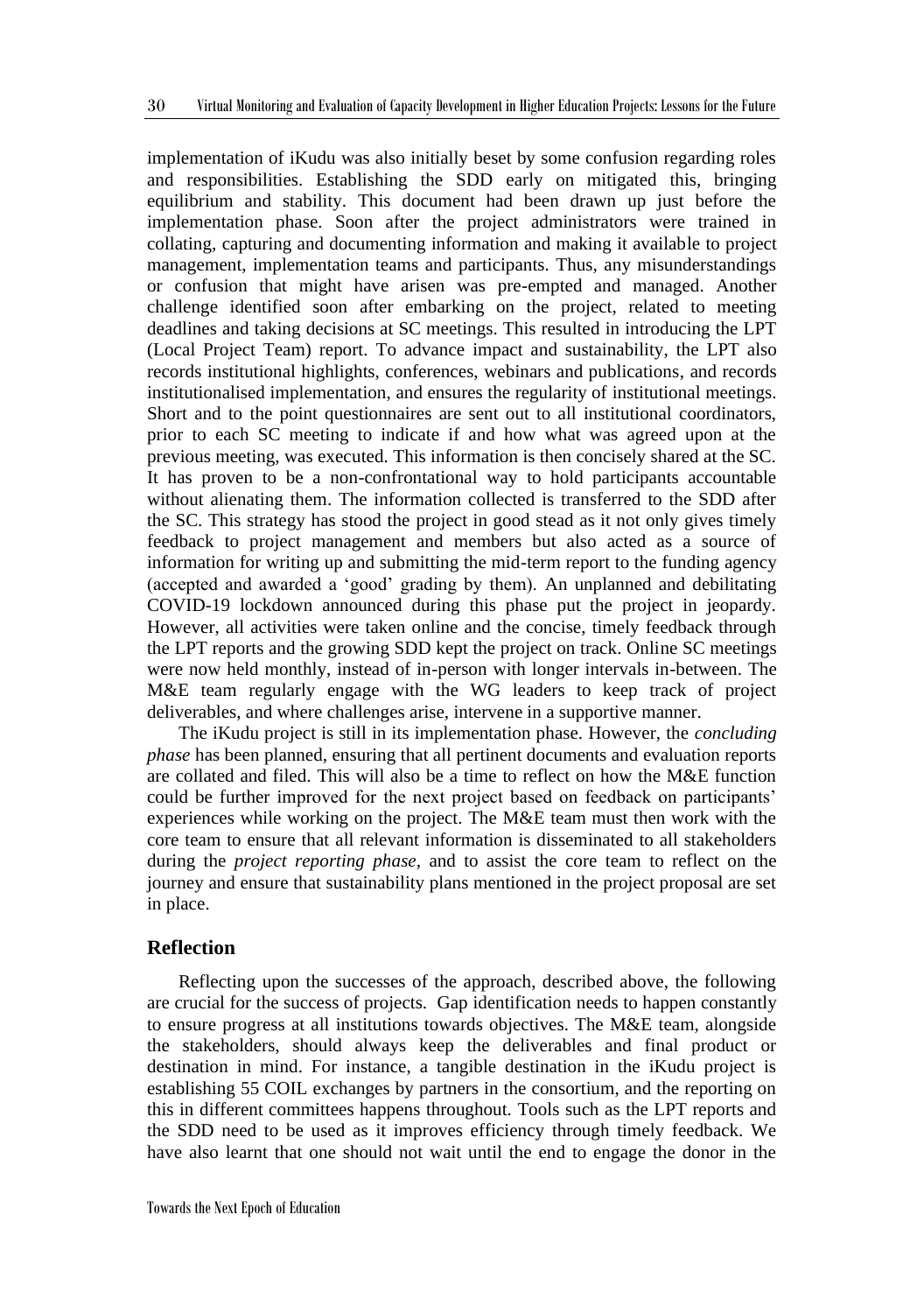project. We, for instance seek advice from the representative of the Erasmus+ by inviting her to some of our meetings, such as the reflective meeting at the beginning of the second year into the project.

The position of the M&E team will always be somewhat of an insider-outsider. The reality is that the project pays your salary, the funder appoints you, the beneficiary trusts you and the implementers want honest feedback. It is important that, in spite of being part of the core project team, the evaluators retain their independence towards ethical M&E.

# **Conclusion**

We argue that M&E, together with an advisory function, should be a continuous process and that the portfolios must be embedded within the project management team. The focus then shifts from pure delivery, to assuring long-term impact and sustainability. Still, it is important that the M&E team maintains their independence so that the ability to criticise, provide honest feedback and give advice on critical operational matters is not compromised.

# **Acknowledgement**

This work was supported by the European Commission Erasmus+: Higher Education – International Capacity Building Programme [Grant Agreement Number – 2019 – 2050/001- 001] (October 2019–October 2022). The European Commission's support for the production of this publication does not constitute endorsement of the contents, which reflects the views only of the authors, and the Commission cannot be held responsible for any use that may be made of the information contained therein.

# **References**

European Commission (n.d.): *Erasmus+ EU programme for education, training, youth and sport*. https://erasmus-plus.ec.europa.eu/programme-guide/part-a/priorities-of-theerasmus-programme/objectives-

features#:~:text=The%20general%20objective%20of%20the,to%20driving%20innovatio n%2C%20and%20to (Accessed 10 February 2022).

iKudu Consortium (2019): Transforming Curricula through Internationalisation and virtual exchanges. KA2 – Cooperation for innovation and the exchange of good practices – Capacity Building in the field of Higher Education submitted by iKudu*.* https://ec.europa.eu/programmes/erasmus-

plus/projects/e\_https://ec.europa.eu/programmes/erasmus-plus/projects/eplus-projectdetails/#project/610322-EPP-1-2019-1-ZA-EPPKA2-CBHE-JPplus-projectdetails/#project/610322-EPP-1-2019-1-ZA-EPPKA2-CBHE-JP (Accessed 21 February 2022).

- Jacobs, L. et al. (2021): Adapting a capacity-development-in-higher-education project: doing, being and becoming virtual collaboration. *Perspectives in Education*, 39(1), 353-371.
- Kimani, A. M. (2014): Monitoring and evaluation and performance of donor funded projects: A Case Study of Kigali Infrastructure Management Project*.* Unpublished MA thesis, Mount Kenya University.
- Kusek, J. Z. & Rist, R. C. (2004): *Ten steps to a results-based monitoring and evaluation system: a handbook for development practitioners*. Washington: The World Bank.